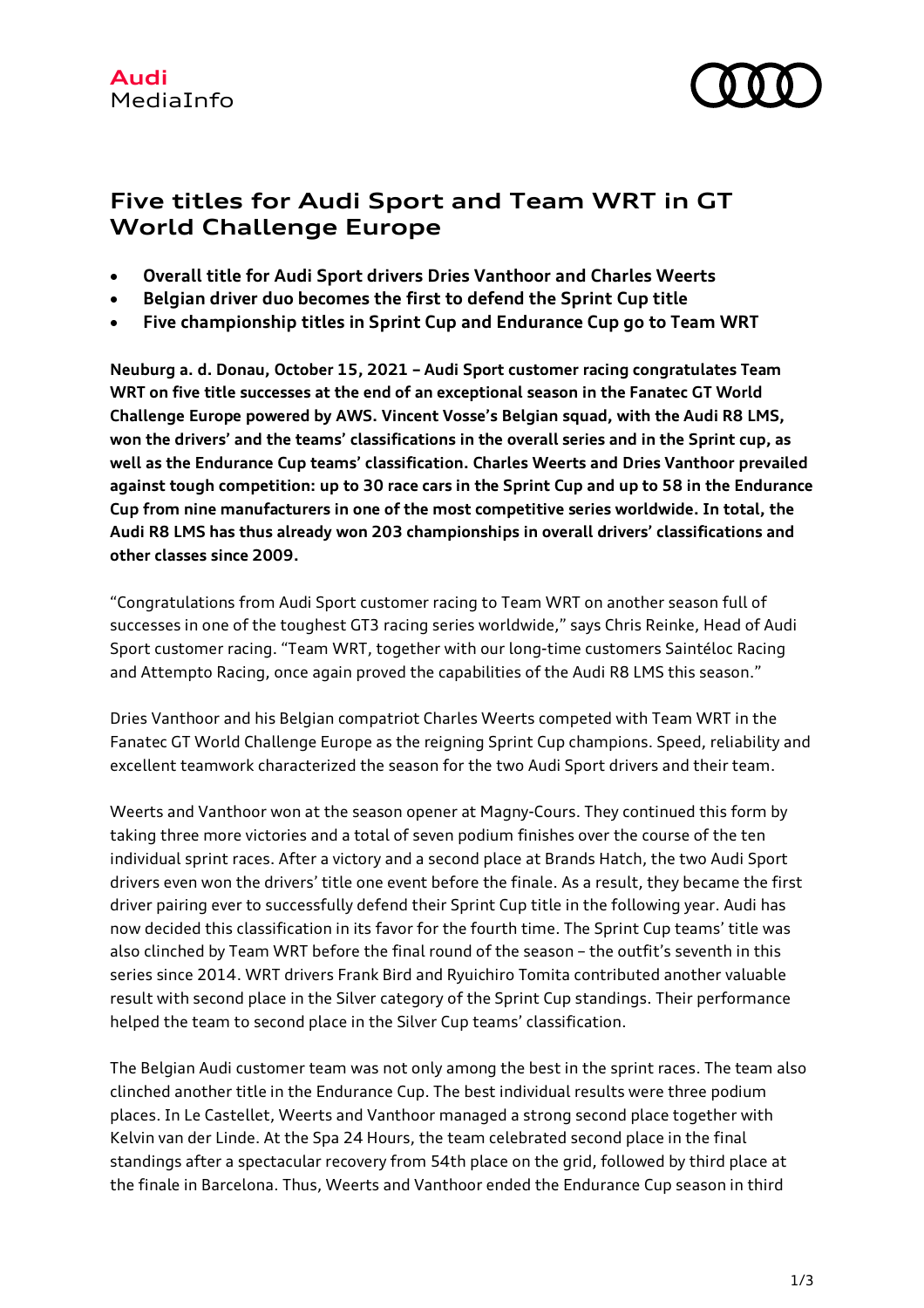



place after five races, while Team WRT won the teams' classification and finished second in the Silver category.

In the GT World Challenge, Sprint and Endurance are traditionally combined to produce an overall classification. During the first weekend of September at the Nürburgring, sixth place was enough for Charles Weerts and Dries Vanthoor, this time on the grid together with Robin Frijns, to win the overall drivers' classification early. It was the reward for the driver pairing's strong performances this season, together with their alternating teammates Frijns and Kelvin van der Linde. In addition, the teams' title in the combined Sprint Cup and Endurance Cup classification went to Team WRT for the fourth time since 2014. In total, Vincent Vosse's squad clinched five titles in the 2021 season. The mechanics, who won the 2021 Pirelli Pit Stop Challenge, played a major role in this.

Audi Sport customers Saintéloc Racing and Attempto Racing, which have also been Audi Sport customers for many years, each permanently fielded two additional Audi R8 LMS cars. The highlight for Sébastien Chetail's French Saintéloc team was second place at the sprint finale at Valencia. At Barcelona, the squad also fielded the not-yet-homologated Audi R8 LMS GT3 evo II, the latest evolution of the GT3 sports car, for Audi Sport customer racing at the season finale. The Attempto Racing team of Arkin Aka from Hanover recorded six top ten results in the sprint and endurance races and finished the endurance season as the fourth-best team in the Silver category. Alex Aka finished third in the Silver category of the Endurance Cup drivers' standings.

GT World Challenge Europe also made history in the world of motorsport in 2021: for the first time, a sim racing series contributed points to a real-world championship. The five rounds of the Fanatec Esports GT Pro Series, in which real racing drivers competed against each other during the race weekends, added to the teams' standings of the Endurance Cup and thus into the overall standings. In the debut season of this classification, Kelvin van der Linde and Ryuichiro Tomita each scored an overall victory for Team WRT in the races in the simulators, contributing valuable points to the final real-world result. Team WRT finished the season in third place in the Pro and Silver classifications of the sim racing series.

**Communications Audi Sport customer racing** Eva-Maria Becker Tel: +49 841 89-33922 E-mail: eva-maria.becker@audi.de www.audi-mediacenter.com/en